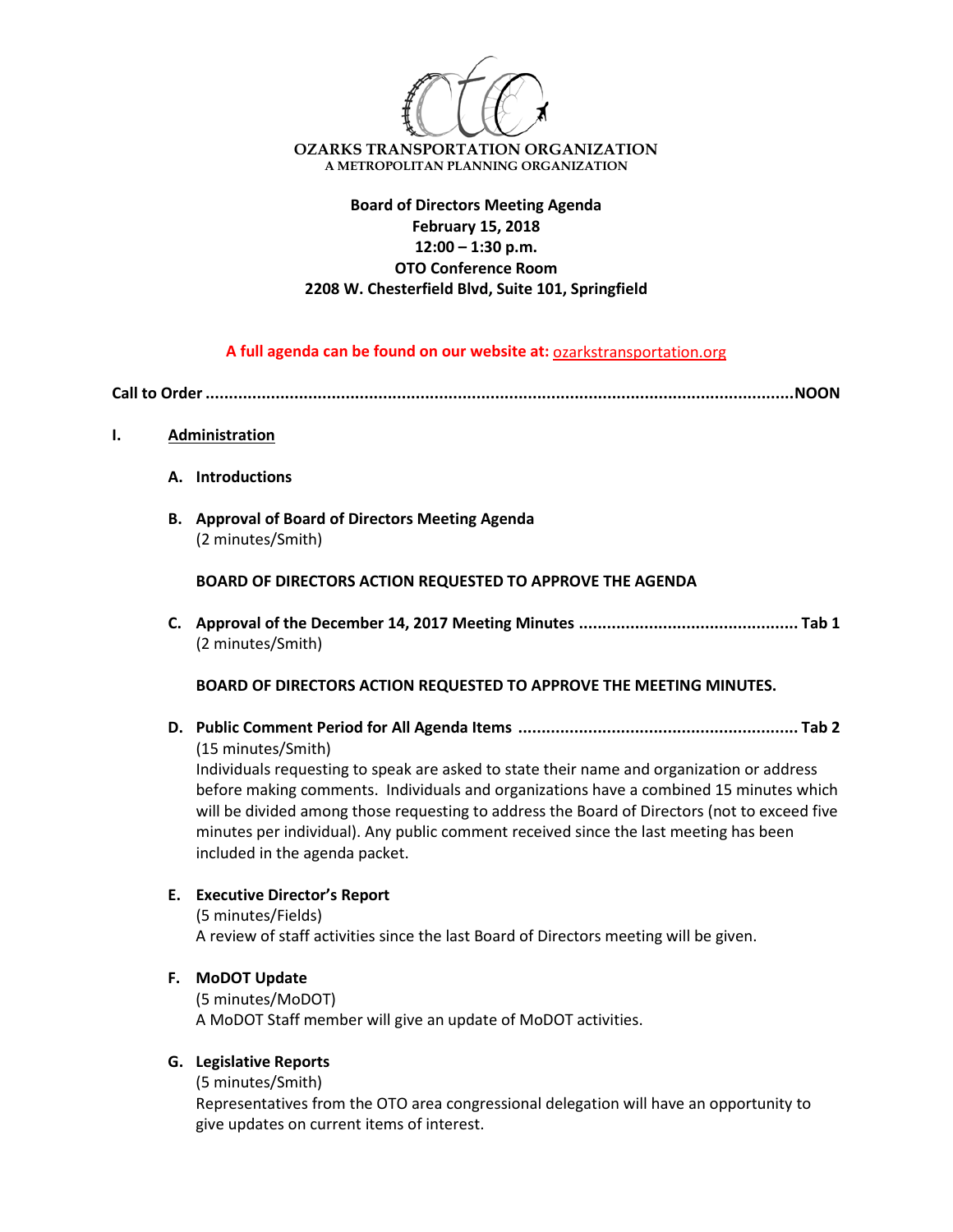#### **II. New Business**

**A. Administrative Modification Number Two to the FY 2018-2021 TIP ............................ Tab 3** (5 minutes/Longpine) There is one change included with Administrative Modification Number Two to the FY 2018- 2021 Transportation Improvement Program which is included for member review.

#### **NO ACTION REQUESTED – INFORMATIONAL ONLY**

**B. Amendment Number Three to the FY 2018-2021 TIP.................................................. Tab 4** (5 minutes/Longpine) There is one change requested to the FY 2018-2021 Transportation Improvement Program which is included for member review.

## **BOARD OF DIRECTORS ACTION IS REQUESTED TO APPROVE AMENDMENT NUMBER THREE FOR FY 2018-2021 TIP**

**C. Amendment to the Program Management Plan......................................................... Tab 5** (10 minutes/Thomason) An amendment is proposed to the Program Management Plan to revise the selection criteria for FTA 5310 funded projects.

## **BOARD OF DIRECTORS ACTION IS REQUESTED TO APPROVE THE PROPOSED AMENDMENT TO THE PROGRAM MANAGEMENT PLAN**

**D. OTO Regional Bicycle and Pedestrian Trail Investment Study Review ......................... Tab 6** (30 minutes/Thomason) The Draft Trail Investment Study will be presented for review and recommendation.

### **BOARD OF DIRECTORS ACTION IS REQUESTED TO ACCEPT THE OTO REGIONAL BICYCLE AND PEDESTRIAN TRAIL INVESTMENT STUDY**

**E. Amendment Two to the UPWP.................................................................................. Tab 7** (5 minutes/Fields) An amendment is proposed to the Unified Planning Work Program to add another component to the trail study for \$25,000.

#### **BOARD OF DIRECTORS ACTION IS REQUESTED TO APPROVE AMENDMENT TWO TO THE UPWP.**

**F. OTO Sunshine Law/Records Retention Policy............................................................. Tab 8** (5minutes/Cirtin) The OTO has a Sunshine Law/Records Retention Policy which requires updating to ensure it is kept current with State Law.

# **BOARD OF DIRECTORS ACTION IS REQUEST TO ADOPT THE SUNSHINE LAW/RECORDS RETENTION POLICY AND AUTHORIZE STAFF TO MAKE CHANGES AS NECESSARY TO ENSURE IT IS CURRENT WITH STATE STATUTES**